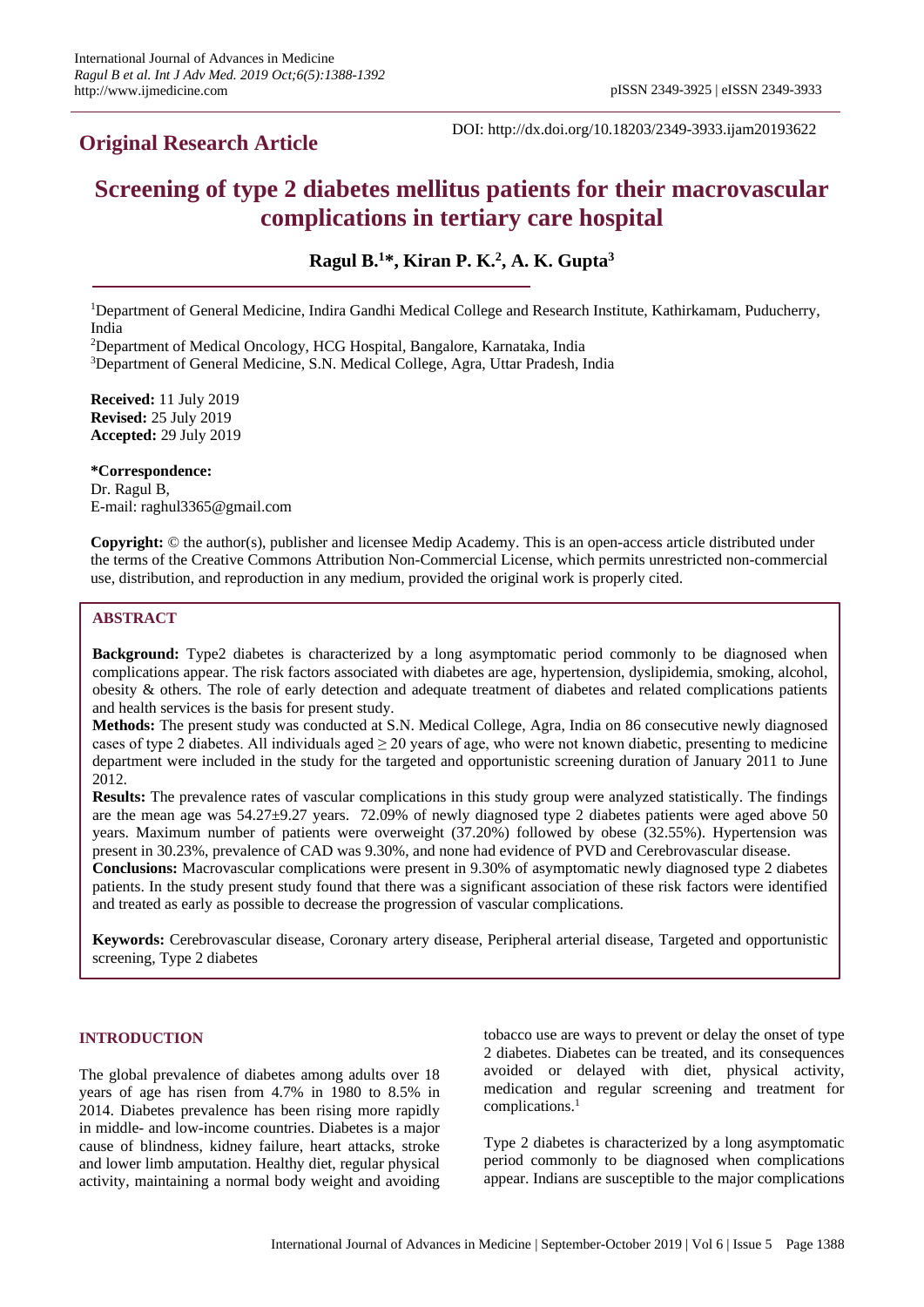related to diabetes like coronary artery disease, nephropathy, neuropathy and retinopathy. The risk factors associated with diabetes are age, hypertension, dyslipidemia, smoking, alcohol, obesity and others. An effective screening, preventive and treatment strategy is essential to detect risk factor.

A number of studies have been conducted worldwide and few in South India regarding the burden of various complications in newly diagnosed type 2 diabetes patients. <sup>2</sup> Present study is the study of prevalence of vascular complications at diagnosis among newly diagnosed type 2 diabetes patients and their relationship with various associated risk factors. The role of early detection and adequate treatment of diabetes and related complications in reducing the burden for patients and health services is the basis for present study.

#### **METHODS**

The targeted and opportunistic screening of Type 2 diabetes mellitus study was carried out at P.G. Department of Medicine, Sarojini Naidu Medical College, Agra, Uttar Pradesh after human ethical clearance. 86 consecutive newly recognized diabetic patients aged  $\geq 20$  years had been selected, primarily based on fasting blood glucose ≥126 mg/dl. The patients were screened while attending medicine outdoor and indoor wards by duration of January 2011 to June 2012. They were presented to the hospital either with signs and symptoms of some infection or for routine checkup. Diabetes was detected for the first time and checked with ADA 2010 Criteria for Diagnosis of diabetes pointers.

#### *Inclusion criteria and exclusion criteria*

The study was focused on both targeted and opportunistic screening of Type 2 diabetes mellitus study. Informed consent was taken from all the subjects and all participants were evaluated according to protocol. The patients were included in by the following criteria. Individuals'  $\geq$ 20 years of age willing to participate in study who have their diabetic status unknown or no longer a diabetic. All individuals who have a high risk factor for diabetes as per the protocol of Standards of Medical Care in Diabetes (2008) American Diabetes Association. <sup>2</sup> The exclusion criteria were the individuals of known diabetic, undiagnosed individuals imparting with symptoms and suggestive of diabetes or its complications. Patients on hyperglycemic drugs and of known issues of exocrine pancreas were excluded in this study.

#### *Method of screening*

#### *Targeted Screening*

A risk assessment questionnaire was provided after screening the individual who were subjected to 8 hours fasting plasma glucose test. The subjects of BMI>25 kg/m 2, physical inactivity, 1st degree relative with diabetes and of >45 years of age, history of CVD, history of IGT/IFG on previous testing, HDL<35 mg/dL and/or triglycerides >250 mg/dL and Clinical condition associated with insulin resistance were targeted for screening.

# *Opportunistic screening*

Patients attending to general medicine department with various symptoms and signs of risk factors for diabetes were subjected to 8 hours fasting plasma glucose test. Individuals with fasting plasma glucose >100 mg/dL but <126 mg/dL were considered to have Impaired Fasting Glucose (IFG) and they were explained about the risk factor for future diabetes.

The subjects fasting blood glucose ≥126 mg/dl or OGTT on a different day for definitive diagnosis were invited for extensive medical examination for the presence or absence of various macro vascular complications diagnosis.<sup>3</sup> And the subjects were evaluated for presence or absence of various complications of macrovascular disorders like Coronary artery disease (CAD), Peripheral arterial disease (PAD), Cerebrovascular disease (CVD) and complications with various risk factors were also performed. 4

#### *Macrovascular complications*

#### **Table 1: Coronary artery disease.**

| Coronary artery disease (CAD) - standard 12 lead<br><b>ECG</b> was recorded results were recorded as follows |                                                                                                        |  |  |
|--------------------------------------------------------------------------------------------------------------|--------------------------------------------------------------------------------------------------------|--|--|
| <i><u><b>Ischemic</b></u></i><br>heart<br>disease<br>(IHD)                                                   | ST-T changes on ECG along with typical<br>history of angina or angina equivalents                      |  |  |
| Myocardial<br>infarction<br>(MI)                                                                             | Pathological q waves or other ECG<br>changes suggestive of MI<br>Past history of myocardial infarction |  |  |
|                                                                                                              | Regional wall motion abnormality<br>(RWMA) on echocardiography (if<br>available)                       |  |  |
|                                                                                                              | Normal: A subject with normal ECG and<br>no history suggestive of CAD                                  |  |  |

#### **Table 2: Peripheral arterial disease.**

|                   | Definitive history of intermittent<br>claudication/rest pain |  |  |
|-------------------|--------------------------------------------------------------|--|--|
| <b>Peripheral</b> | Absence of peripheral pulses, skin                           |  |  |
| arterial          | changes (pallor, absence of hair growth,                     |  |  |
| disease           | cool and dry skin), presence of                              |  |  |
| $(PAD)$ :         | gangrene/ulcer or amputation                                 |  |  |
|                   | ABI (Ankle-brachial index) was                               |  |  |
|                   | calculated in all subjects                                   |  |  |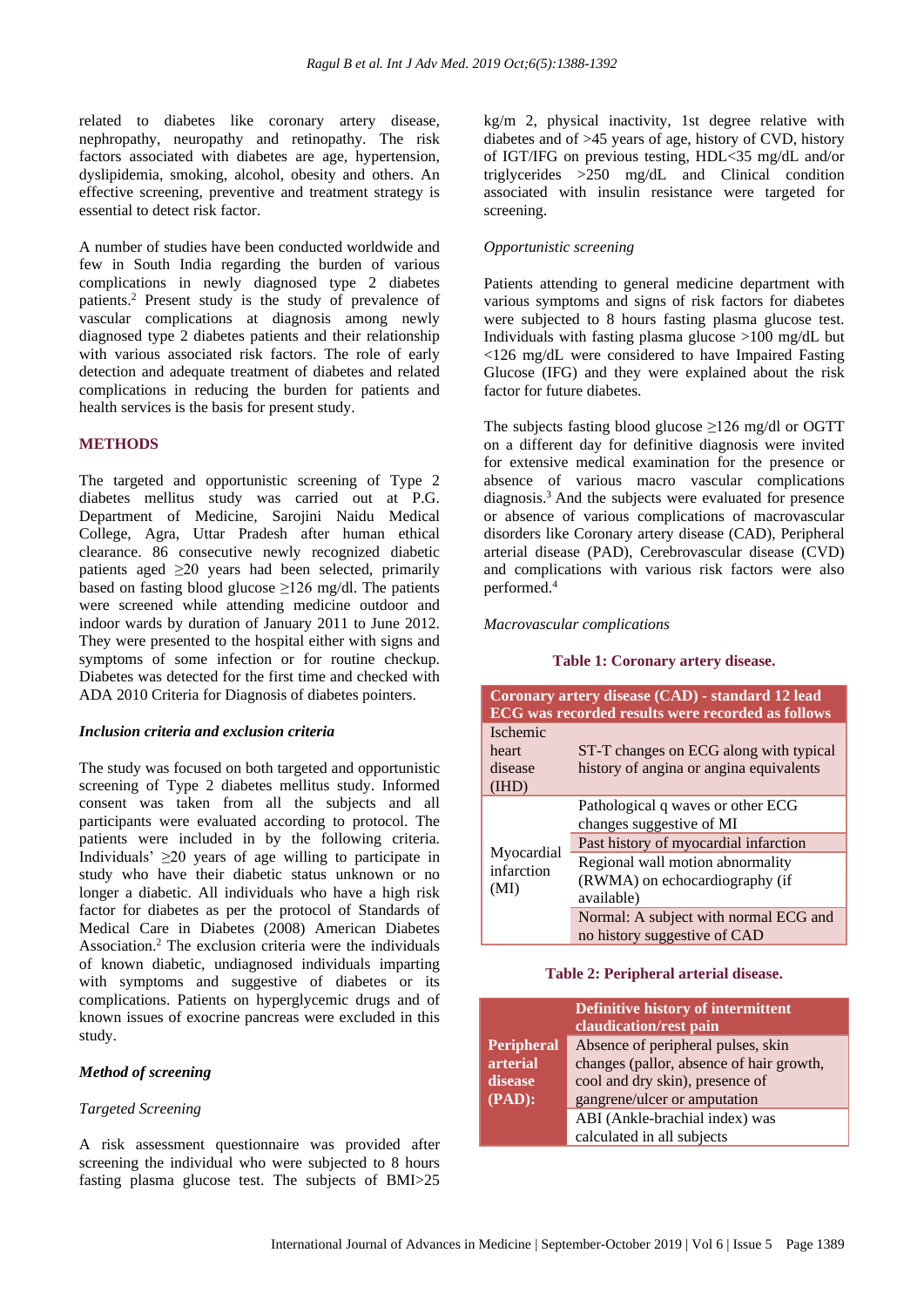#### *Ankle - brachial index (ABI)*

Patients were placed in supine position for 5 minutes. SBP was measured in both arms; higher value was taken as denominator for ABI. SBP was measured in dorsalis pedis and posterior tibial artery by placing the cuff just above the ankle, higher value was taken as nominator of ABI in each limb.

The ABI score 0.91-1.30 (normal); 0.7-0.9 (mild obstruction)  $0.4$ -0.69 (moderate obstruction) and  $\langle 0.40 \rangle$ (severe obstruction). A value of ABI of  $\langle 0.9 \rangle$  classified the patient as having the complication of PAD. This test is 95% sensitive and 100% specific for angiographically confirmed PAD.<sup>5</sup>

#### *Cerebrovascular disease (CVD)*

Positive history of Transient Ischemic Attack (TIA) or stroke in recent or past classified the subject as having the complication of CVD. Assessment for the presence of related risk factors like age of patient, presence of dyslipidemia, history of smoking, history of alcohol intake was done.

#### *Complications with various risk factors*

Other risk factors include age, hypertension, obesity and dyslipidemia were studied in the above the targeted and opportunistic screening.

#### **RESULTS**

The Table 1 to 10 results indicate the research out put on the screening of type 2 diabetes mellitus patients for their macrovascular complications in tertiary care hospital.

In this study pattern 86 patients were presented to the hospital either with signs and symptoms of some infection or for routine checkup.

# **Table 3: Results of prevalence of coronary artery disease (CAD) in newly diagnosed asymptomatic diabetic patients.**

| <b>Coronary artery disease</b> | No. of<br>patients | <b>Prevalence</b> |
|--------------------------------|--------------------|-------------------|
| Myocardial ischemia            | h                  | 6.97%             |
| Myocardial infarction          |                    | 2.32%             |
| <b>Total CAD</b>               |                    | 9.30%             |

# **Table 4: Results of prevalence of peripheral arterial disease (PAD) in newly diagnosed asymptomatic diabetic patients.**

| <b>PAD</b>           | No. of patients | <b>Prevalence</b> |
|----------------------|-----------------|-------------------|
| ABI < $0.9$ (Mild)   |                 | $0\%$             |
| ABI < $0.4$ (Severe) |                 | $0\%$             |
| Overall PAD          |                 | $0\%$             |

The results of prevalence of coronary artery disease (CAD) in newly diagnosed asymptomatic diabetic patients the myocardial ischemia (6.97%), myocardial infarction (2.32%) and the total CAD was 9.30%. The result of prevalence of peripheral arterial disease (PAD) and in the people with diabetes was measured with ankle - brachial index (ABI) score and the ABI <0.9 (mild), ABI <0.4 (severe) and overall PAD was not found in this study.

# **Table 5: Results of prevalence of cerebrovascular disease (CVD) in newly diagnosed asymptomatic diabetic patients.**

| <b>CVD</b>            | No. of patients' | <b>Prevalence</b> |
|-----------------------|------------------|-------------------|
| <b>History of TIA</b> |                  | $0\%$             |
| History of stroke     |                  | $0\%$             |
| Overall CVD           |                  | $0\%$             |

The results of prevalence of cerebrovascular disease (CVD) in newly diagnosed asymptomatic diabetic patients, (Table 5) the history of TIA, stroke and overall CVD were not found in our study.

# **Table 6: Results of distribution of study population according to age as a risk factor.**

| Age (years) | <b>Number of patients</b> |
|-------------|---------------------------|
| $20 - 29$   | -                         |
| 30-39       |                           |
| 40-49       | 20                        |
| 50-59       | 42                        |
| 60-69       | 14                        |
| 70-79       | 6                         |
| 80-89       |                           |
| Total       | 86 (100%)                 |

The distribution of study population according to age as a risk factor for the development of vascular complications in the age of 30-39 (4%), 40-49 (20 %), higher in between 50-59 (42%), 60-69 (14 %), 70-79 (6 %) and 80- 89 was nil.

#### **Table 7: Results of hypertension as a risk factor.**

| <b>Hypertension</b> | <b>Study</b><br>group | <b>Control</b><br>group | <b>Total</b> | value  |
|---------------------|-----------------------|-------------------------|--------------|--------|
| Present             | 22                    |                         | 26           |        |
| Absent              | 34                    | 26                      | 60           | 0.0143 |
| Total               | 56                    | 30                      | 86           |        |

The Results of hypertension as a risk factor with vascular complications was 22 patients and were not found in 34 diabetic patients.

Table 8 presents the results of obesity as a risk factor in diabetes patients with vascular complications was 23 and absent in 33 patients.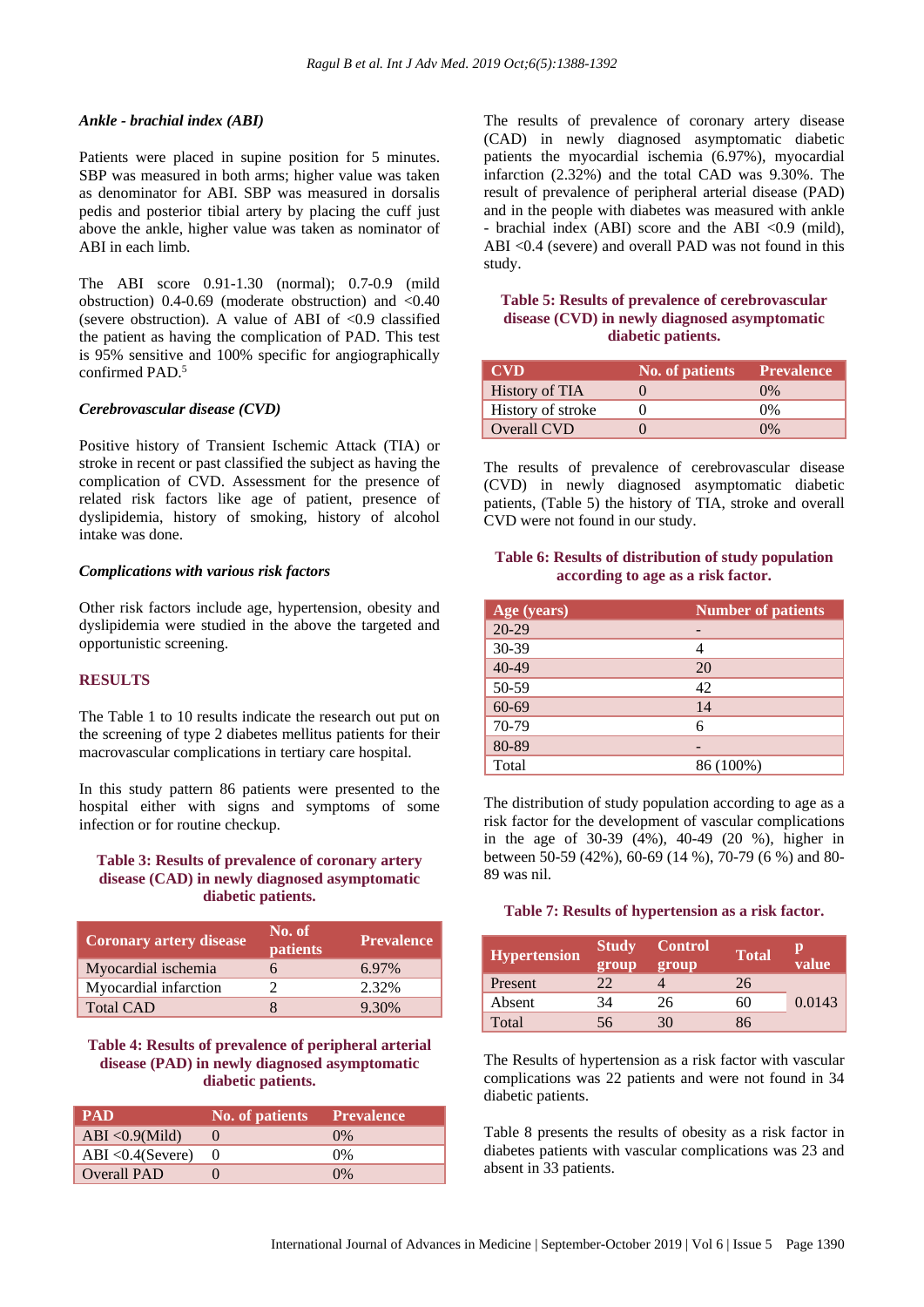#### **Table 8: Results of obesity as a risk factor.**

| <b>Obesity</b> | <b>Study</b><br>group | <b>Control</b><br>group | <b>Total</b> | p value |
|----------------|-----------------------|-------------------------|--------------|---------|
| Present        | 23                    | 5                       | 28           |         |
| Absent         | 33                    | 25                      | 58           | 0.0293  |
| Total          | 56                    | 30                      | 68           |         |

The results of dyslipidemia as a risk factor in type 2 diabetes patients with vascular complications was 56% as compared with 30% in patients without vascular complications were seen in Table 9.

#### **Table 9: Results of dyslipidemia as a risk factor.**

| <b>Dyslipidemia</b> | <b>Study</b><br>group | <b>Control</b><br>group | <b>Total</b> | value |
|---------------------|-----------------------|-------------------------|--------------|-------|
| Present             | 31                    |                         | 40           |       |
| Absent              | 25                    | 21                      | 46           | 0.04  |
| Total               | 56                    | 30                      | 86           |       |

Table 10 shows the results of prevalence of vascular complications in newly diagnosed asymptomatic diabetic patients the percentage prevalence of microvascular complications was 55.81 and macro vascular was 9.30%, PVD, CVD are none.

# **Table 10: Results of prevalence of vascular complications in newly diagnosed asymptomatic diabetic patients.**

| <b>Vascular complications</b>        | No. of<br>patients | <b>Prevalence</b><br>$($ %) |
|--------------------------------------|--------------------|-----------------------------|
| Total microvascular<br>complications | 48                 | 55.81                       |
| CAD                                  |                    | 9.30                        |
| <b>PVD</b>                           |                    |                             |
| <b>CVD</b>                           |                    |                             |
| Total macrovascular<br>complications |                    | 9.30                        |

# **DISCUSSION**

Diabetes mellitus is a chronic metabolic disorder and has a high incidence in India. The greatest challenge for medical profession is not only the management of newly diagnosed uncomplicated diabetes but also various microand macrovascular complications associated with increasing duration and poorly controlled diabetes.<sup>6</sup> Hyperglycemia associated with diabetes leads to microvascular and macrovascular disorders, which can be a large cause of morbidity and mortality in diabetic patients. The risk of continual Diabetes disorders increases during continuous hyperglycemias. Many individuals with type 2 diabetes have complications even at the time of diagnosis. Owing to high prevalence of complications in newly diagnosed type 2 diabetes patients and the rising incidence of diabetes in India, the clinician and researcher must develop practical and effective strategies for early detection of disease and to achieve good glycemic control so that morbidity and mortality can be minimized.<sup>7</sup>

This research was on targeted screening and opportunistic screening undertaken to discover the prevalence of diverse macrovascular complications at the time of analysis of type 2 diabetes and their relationship with various threat elements in a consultant population of P.G. Department of Medicine, Sarojini Naidu Medical College, Agra, Uttar Pradesh India. In the screening, 86 consecutive newly identified Type 2 diabetes patients were enrolled from Jan 2011 to Jun 2012.

The American Heart Association has designated DM as a major risk factor for cardiovascular disease was increased in individuals with type 1 or type 2 DM to an extent of two to three fold risk of clinically evident atherosclerosis in patients with type 2 diabetes. <sup>8</sup> The risk of PAD is increased by age, duration of diabetes and the presence of peripheral neuropathy which can affects femoral, popliteal and tibial vessels with an intermittent claudication, rest pain, and if severe, gangrene.<sup>9</sup> In this study the PAD not found may be that number of subjects was less and overall PAD was not found in this study.

CVD tends transient ischemic attack and strokes are more common in people with diabetes and can be three times increased in diabetic patients as compared to general population. Poor glycemic control and nephropathy are associated with increased risk of stroke and also the pathogenesis linked to excessive glycation and oxidation, endothelial dysfunction, increased platelet aggregation, impaired fibrinolysis and insulin resistance and the history of TIA, stroke and overall CVD were not found in this study this is due to number of samples was less.<sup>10</sup>

The distribution of study population according to age as a risk factor for the development of vascular complications was higher in the age group between 50-59, increasing age is associated with increase in prevalence of diabetes and its complications. <sup>11</sup> The national health and nutrition examinations survey (NHANES III) demonstrated that over 65 years old 18-20% have diabetes with 40% having either diabetes or its precursor form of IGT. 12,13 The difference was statistically significant  $(p<0.05)$  in this study. The hypertension and obesity as risk factor with vascular complications in diabetes patients with vascular complications was significantly associated with prevalence of vascular complications.<sup>14,15</sup> The study results in statistically significant (p< 0.05).

Dyslipidemia as a risk factor in type 2 diabetes patients with vascular complications is due to increased triglycerides may prone to develop diabetic complications and in this study the PVD, CVD are none.<sup>16,17</sup> The findings showed that increasing age, hypertension, obesity, dyslipidemia was significantly associated with the occurrence and progression of macrovascular complications.